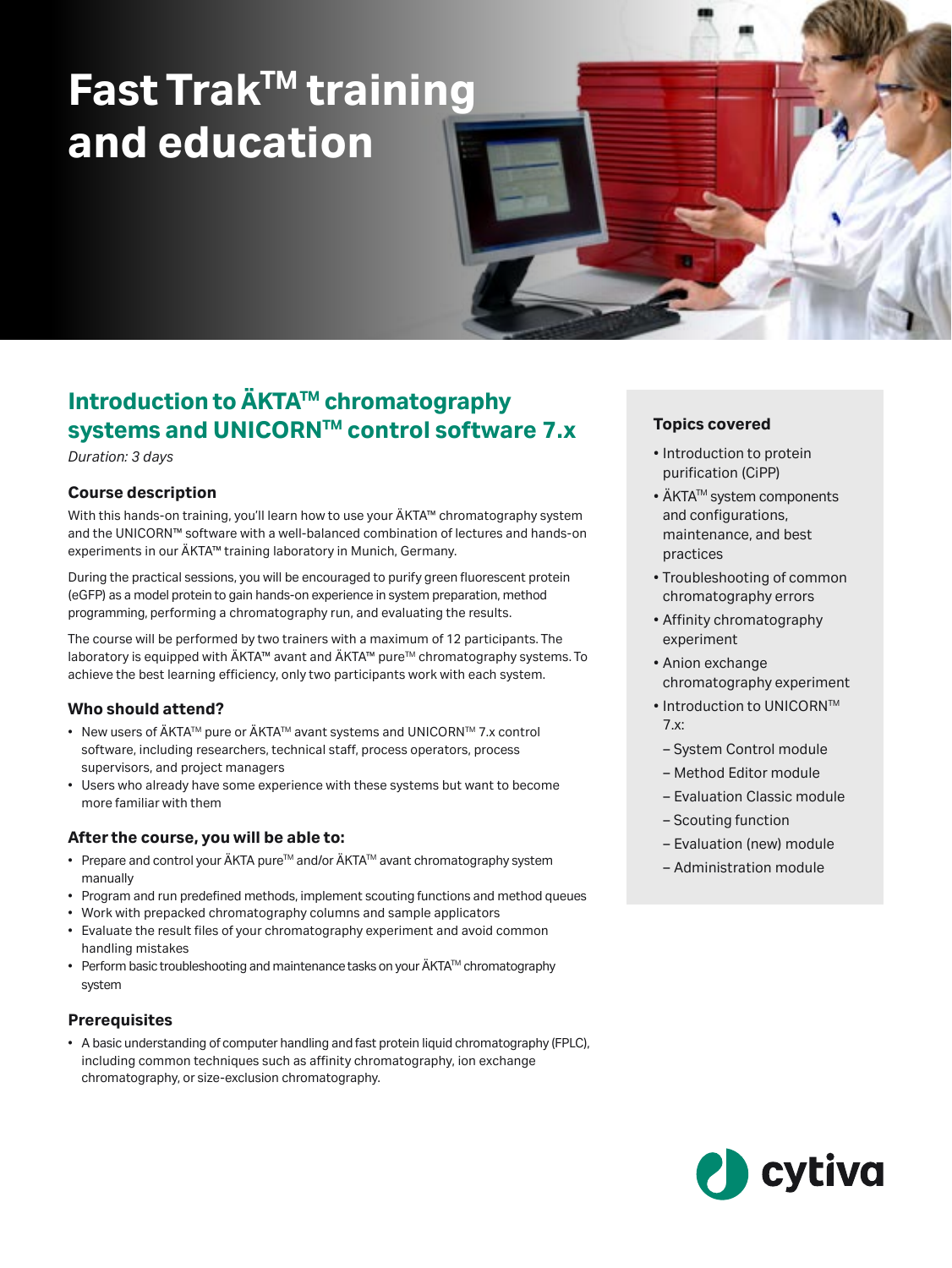## **2022 pricing**

| Fast Trak™ Center                              | <b>List Price</b> | <b>Product Code</b> |
|------------------------------------------------|-------------------|---------------------|
| Virtual training offered by Fast Trak™ Germany | 1665 EUR + VAT    | 29032946            |

# **General course information**

Fast Trak<sup>TM</sup> Education is one means by which Cytiva provides application training in various aspects of bioprocessing. The courses are designed to provide a learning experience for process development and manufacturing staff.

Fast Trak<sup>™</sup> offers training courses on column packing, basic chromatography, optimization and scale-up for both pilot and production scales. We also offer courses on validation issues and chromatography theory. The courses are offered in a variety of formats to meet your unique learning needs, including lab-based courses, live virtual classes, selfpaced e-learning courses, and custom courses that can be delivered at your premises.

# **Cancellation policy**

In case you need to cancel your registration, the following charges will apply:

- 30 to 21 days prior to course: 50% of course fee
- 20 to 8 days prior to course: 80% of course fee
- 7 days or less prior to course: 100% of course fee

If you are unable to attend after registered, you may send a colleague in your place or attend another course.

Cytiva reserves the right to modify the course location or course material, substitute speakers, or to cancel the course. If the course is cancelled, registrants will be notified as soon as possible and will receive a full refund of paid fees. Cytiva will not be responsible for airfare penalties or other costs incurred due to a course cancellation.

# **Course certificate**

Upon completion of the course, each participant receives a certificate which states the course name and course date.

## **Course evaluation**

At the end of each course, you will be asked to fill in a course evaluation form. We value your opinion of the course, the speakers, the material, and presentations and use this feedback to continuously improve the courses and their contents.

# **Language**

Standard courses are held in English at Fast Trak™ Centers in USA, Sweden, India, Singapore and Korea, unless otherwise specified. In China, most courses are in Mandarin with occasional courses in English. The courses in Germany are held in German and courses in Japan are held in Japanese. Customized courses can be presented in other languages. Please contact your local Fast Trak™ center for more information.

# **Travel and hotel costs**

Travel and hotel costs are not included in the course price.

## **Lunches**

All lunches during course days are included in the course prices.